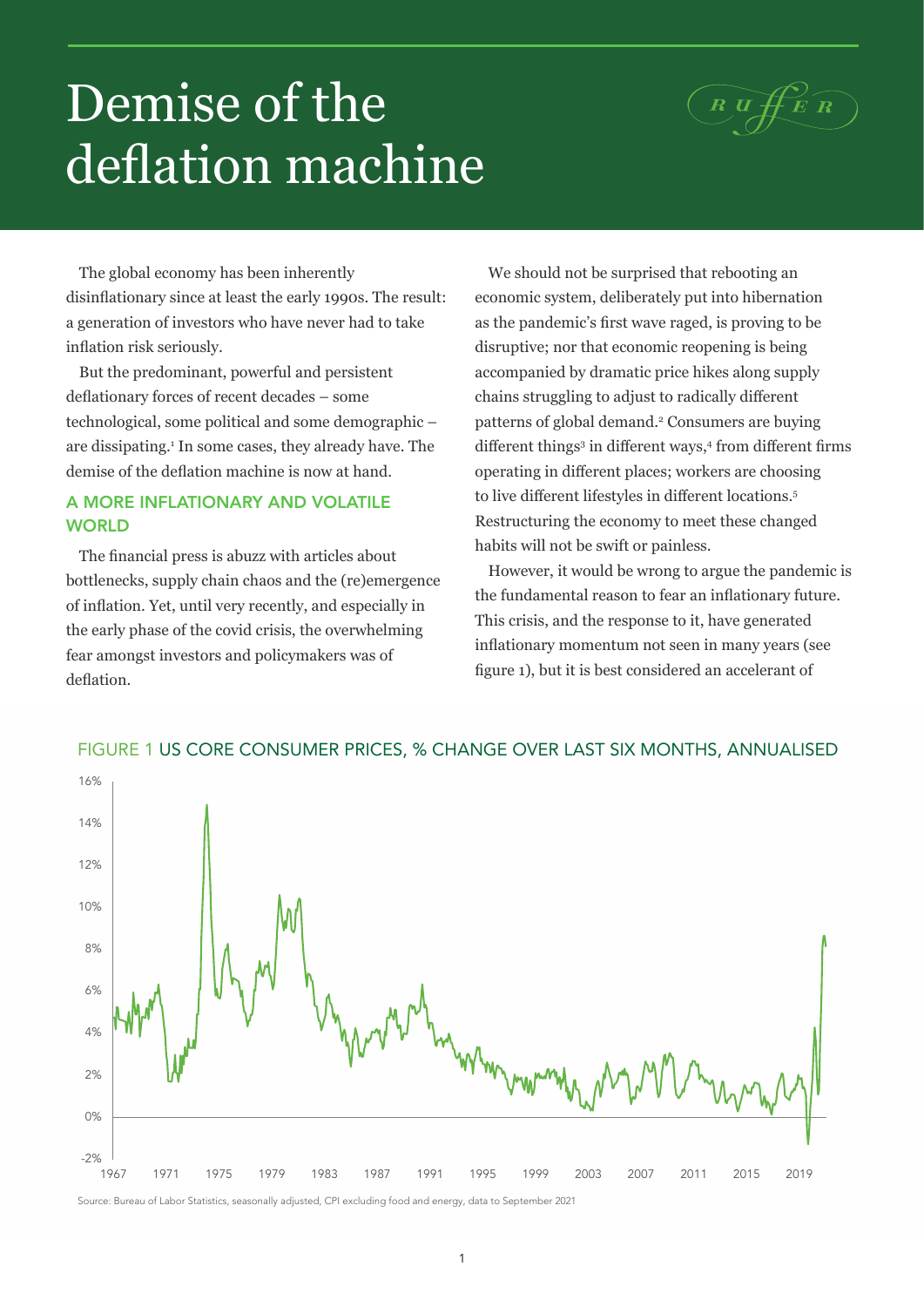trends – economic, political, geopolitical and social – slowly building in the world economy ever since the financial system was brought to its knees in 2008/2009<sup>6</sup>.

Ruffer has been building a portfolio for such a future. We have had high conviction in the 'what' – a burst of inflation that injects inflation risk back into markets after its prolonged absence<sup>7</sup> – and the 'why' – excessive central bank-financed fiscal stimulus, driven by the post-financial crisis political imperative of addressing the lasting hit to living standards on 'Main Street'. But the 'when' was always much harder to pin down.

### THE RETURN OF THE BIG STATE

The pandemic has changed the calculus – inflationary regime change is now a clear and present danger to investors. During the pandemic, policymakers deployed their entire arsenal of monetary<sup>8</sup>, fiscal<sup>9</sup> and regulatory weapons<sup>10</sup>. The aim: to build a cashflow bridge to the other side of the pandemic. Stimulus was, and to a large degree remains, without limit (see figure  $2$ ).<sup>11</sup>

We now know what was previously uncertain: that, scarred by the fall-out from the 2008/2009 crisis, the political elite would feel compelled to deploy the State's balance sheet on whatever scale was necessary to shield the private sector from further economic harm.

The same political logic has convinced policymakers that substantial policy support must remain in place long after emerging from recession. After the global financial crisis (GFC), we learnt the painful lesson that premature withdrawal of fiscal stimulus, even with very accommodative monetary policy, can be highly detrimental to economic recovery.<sup>12</sup>

There is another critical difference between the environment we faced after the GFC and that today. Back then, the financial system was structurally broken, tethered to a banking sector that had a decade's worth of balance sheet repair ahead of it. By contrast, banks in the West today are stuffed full of capital and liquidity, leaving them not just well-placed to survive the covid-19 storm but, plausibly, to be a crucial lubricant of the post-pandemic recovery.<sup>13</sup>

## THE RISE AND FALL OF THE 'DEFLATION MACHINE'

The case for extreme policy stimulus was strengthened by the perception of a fundamentally disinflationary background environment. That were it not for the pandemic, inflation risk would remain



#### FIGURE 2 DISCRETIONARY FISCAL STIMULUS ANNOUNCED IN 2020/2021, % OF GDP

Source: IMF Fiscal Monitor Database, includes tax and spending resources allocated in response to covid-19 since Jan 2020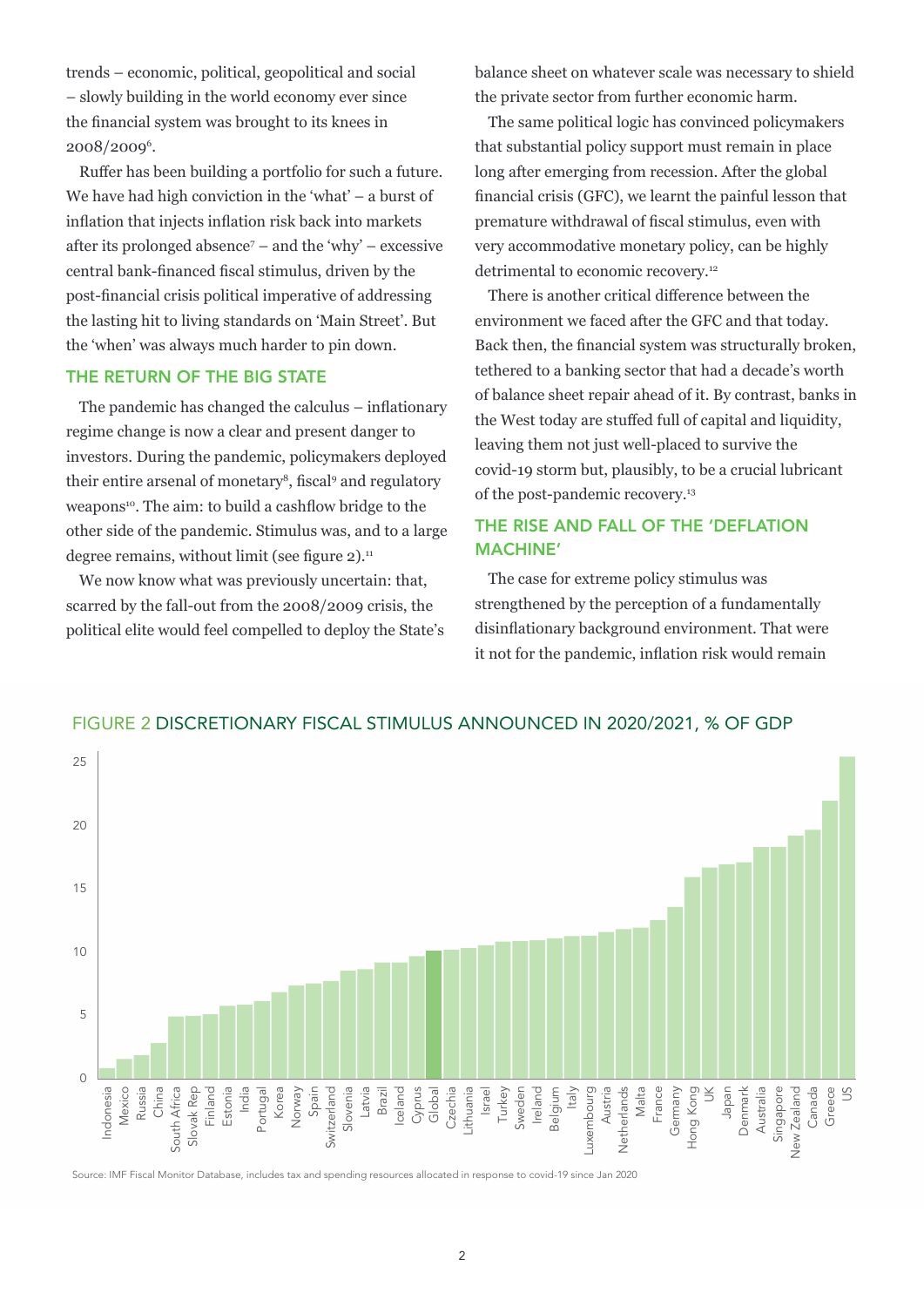an absent adversary.14 Or, at least, this is what central bankers strenuously argue. They proclaim that whatever short-term disruption covid may have caused, the productivity-boosting tailwinds emanating from advances in digital technologies, artificial intelligence, robotics etc continue to blow fiercely.15

We are sympathetic in a broad sense to the case 'productivity optimists' put forward, namely that digital technologies represent, like steam and electricity before them, a 'general purpose technology' (GPT), with wide application to all manner of business processes. And as with previous GPTs, this one will be highly beneficial for productivity and living standards.16

But technological leaps are measured in decades, not months and years.17 They are also socially and culturally disruptive. Not only is it plausible for high and volatile inflation to coincide with the gradual reshaping of economic life as a GPT develops, one might argue it is the default outcome during the 'discovery' and 'innovation' phases of a GPT's evolution – when most financial gains accrue to a small cohort of investors and 'superstar' companies.18 It is only during the 'diffusion' phase, when the productivity boost spreads to the long tail of 'laggard' firms, that powerful deflationary tailwinds lift living standards more broadly.19 And a body of empirical evidence suggests this phase has not arrived – and may even be getting more distant.20

Raw scientific discoveries and related innovations may be indifferent to the background environment in which they are occurring (although this proposition is doubtful to us), but the process by which these new ideas permeate through the business world and are adopted by the long tail of slow-growing companies is very much a function of the political context in which this process is unfolding.<sup>21</sup>

Dramatic advances in computing power were clearly a necessary condition for the globalisation of goods supply chains and financial networks that have been so fundamental to the 'deflation machine'. But their emergence, and subsequent adoption, owed at least as much to political and social trends operating in the background, not to mention a number of oneoff developments that ensured these innovations formed the backbone of modern international trade. China emerged from economic obscurity, enjoying unparalleled expansion on the back of its capex-heavy, export-led, state-dominated growth-model; the USSR collapsed, freeing states in Eastern Europe to integrate themselves into EU supply chains; European nations choose to enter monetary union and radically deepen the single market; labour supply was boosted by the surge of female labour force participation and the social acceptance of two-earner couples;<sup>22</sup> and the large babyboom cohort entered late-middle age, the peak earning/ saving part of the lifecycle.<sup>23</sup>

In short, the digital revolution occurred alongside a massive, but ultimately one-time, expansion of the world's productive capacity, principally its effective labour force.<sup>24</sup> And underpinning all of these developments was the acceptance on both the political left and right of neoliberal ideas. Critically, this meant broad support for globalisation, combined with tolerance of free-wheeling finance and free movement of workers. The dominance of an economically liberal, internationalist, rules-based policy regime was ultimately the sufficient condition that gave rise to the 'deflation machine'.<sup>25</sup>

But, apart from the technological advances discussed above, these disinflationary tailwinds have one thing in common: they are all now much diminished and, in many cases, have morphed into malign headwinds. This is the central conceit that currently stalks financial markets. The disinflationary potential of digital technologies is not to be dismissed, but the political, geopolitical and social environment of the next decade looks to be eminently hostile to those who hope to profit from them.

#### THE POLITICAL ARENA HAS CHANGED

Indeed, the demise of the 'deflation machine' should be viewed as a process that began in the aftermath of the 2008/2009 crisis. This experience exposed the structural flaws in our complex, interconnected economic system, not least the malign side effects of globalisation<sup>26</sup> and an unanchored financial system<sup>27</sup>. It also focused voter attention on the loss of sovereign power, drained from national governments, as we marched towards a globalised economy. 'Taking back control' became a dominant theme in Western politics28. The political dynamics unleashed by the 2008/2009 crisis are inherently inflationary: they are anti-globalisation, anti-immigration and populist in nature. The 'citizens of somewhere' have found their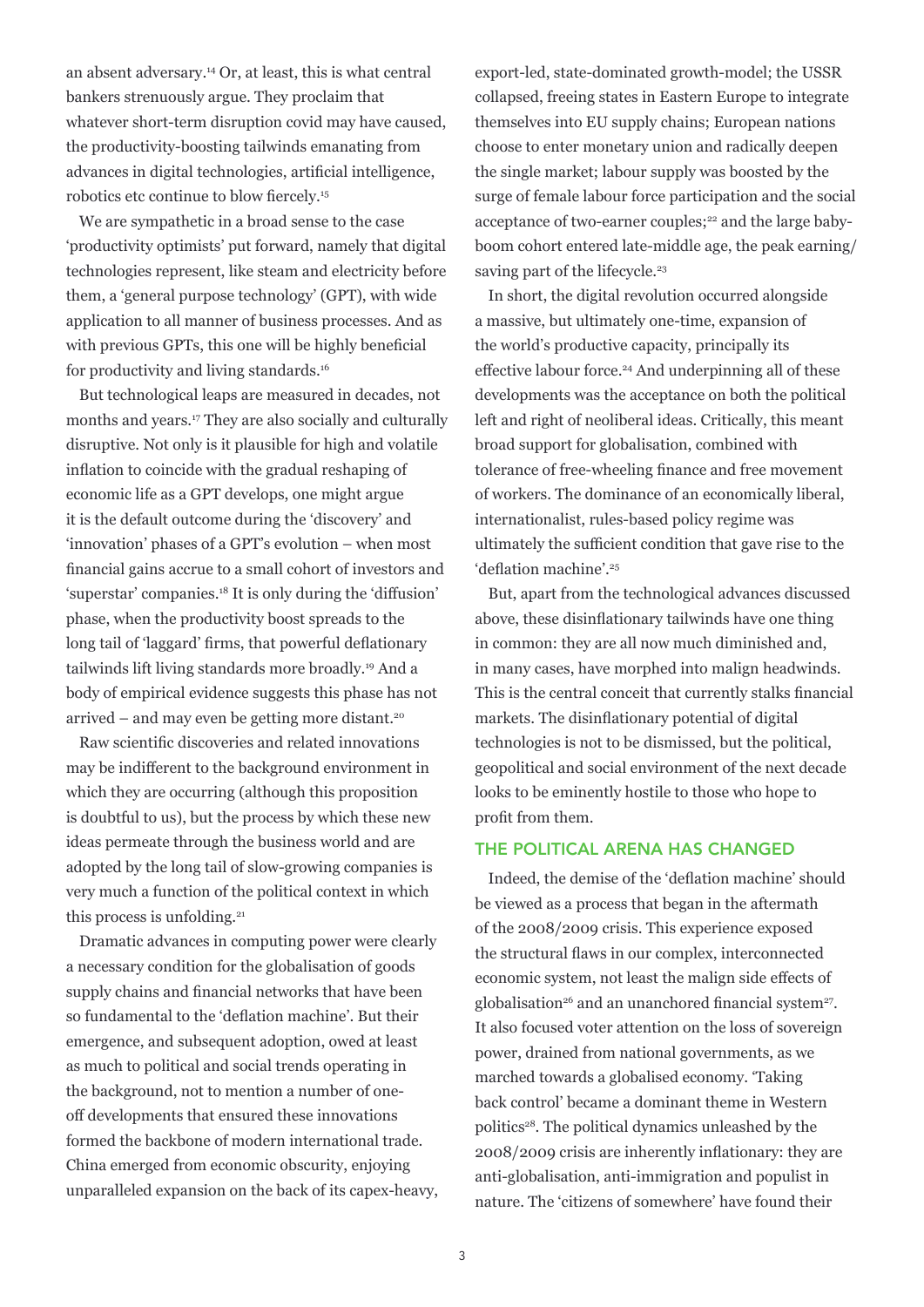



Source: Pew Research Centre

voice. The result: a harsher and more polarised political system, focussed on how to allocate the national pie, rather than how to grow it. Not since the 1970s has such a dynamic been seen in the West.29

That this is happening amidst a profound geopolitical realignment between the world's two economic superpowers could not be more relevant. The need to reset relations with China is one of very few issues that commands bipartisan support in US politics – and increasingly across electorates (see figure 3). Politicians from across the floor endorse a move away from strategic cooperation towards strategic rivalry.

Economic decoupling may be too strong a description of the forces that have been unleashed by this shift in Sino-US relations. But there seems little doubt that the process of globalisation has at best been constrained, at worst been in retreat. The pandemic can only add to this trend of economic disengagement. Just-in-time optimisation will give way to just-in-case redundancies in business planning. In the political marketplace, efficiency and growth, the overriding objectives of the pre-GFC regime, have given way to resilience and fairness as the core values that will dominate postcovid.

#### A LESS COMPETITIVE, MORE INFLATION-PRONE ECONOMIC SYSTEM

If these so-called structural tailwinds had been so important and are now diminished, then why has inflation been so quiescent in the years since the GFC? Does the struggle to lift inflation back to its 2% target not highlight the persistence of structural disinflationary forces? Possibly but just because observed inflation was persistently low over the decade preceding the pandemic, it does not mean that the underlying dynamics of the economic system had themselves remained constant.

Our argument is the world economy has become significantly more inflation prone over this period – more liable to developing its own self-reinforcing inflationary momentum in the face of unexpected developments and shocks. Inflation has remained stubbornly low in spite of the less favourable supplyside backdrop. And the reason: a decade of balance sheet repair by Western banks and private sector borrowers. This 'debt deflation', now largely complete, has hidden from view a slow but profound shift in the inflation sensitivity of the global economy.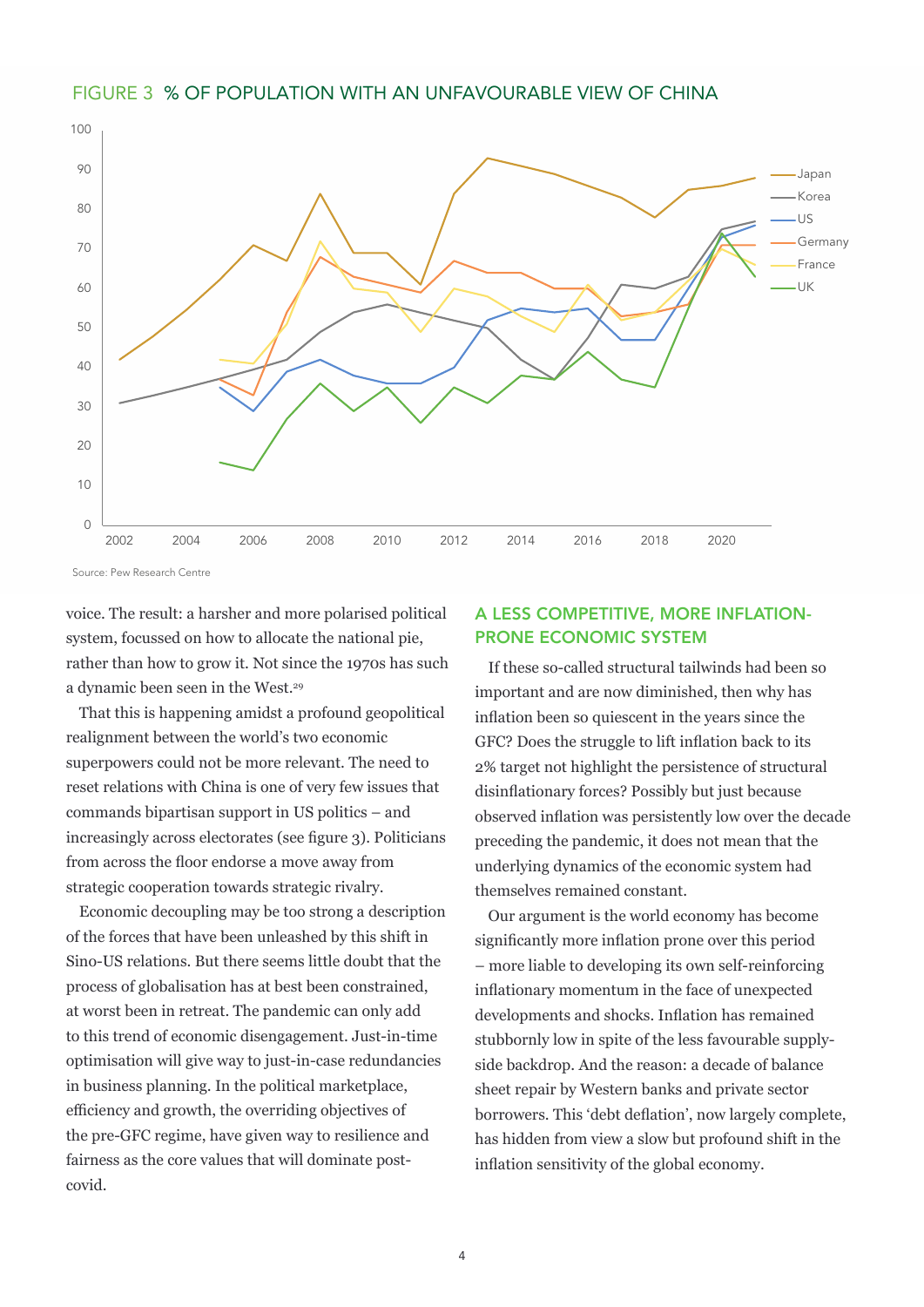The evidence for this is increasingly visible. For instance, across the major advanced economies, the persistent deflation in durable consumer goods categories – the most trade-intensive and information and communications technology (ICT) exposed part of the CPI basket – has been waning consistently through the 2010s. On the eve of the pandemic, it had turned into mild inflation (see figure 4). Entirely consistent with this, there is abundant evidence of slower productivity growth in country after country over the last decade, despite all the talk of a brave new world centred on artificial intelligence (AI), machine learning and the 'internet of things' (IoT).30 Reduced competitive forces within the business sector, linked to the increased concentration of industries and the dominance of large entrenched firms, seem to have played the dominant role.

Thus, the situation on the eve of the pandemic can best be described as follows: after a decade of exceptionally loose monetary policy to offset lingering debt-deflationary headwinds, the economic system had become littered with inflationary dry tinder, just waiting to be ignited. When this might occur was the

question that had preoccupied us for some years. The pandemic has now provided the answer.

This perspective is challenged by central bankers, who argue the pandemic-induced spike in prices will prove transitory: a little inflation which does nothing to alter the medium-term inflationary risks. Indeed, the US Federal Reserve doesn't just believe the rise in inflation will be short-lived, but in some ways is actively supportive of it. As part of its new policy strategy, formalised in summer 2020, it wants to promote a phase of inflation above its 2% target in order to make up some of the shortfall endured after the GFC.31 A promise of exceptionally low interest rates and ongoing 'quantitative easing', despite the unexpectedly rapid recovery of activity and inflation, is the means to achieve this. The intention is to better anchor stubbornly low inflation expectations at its 2% target (see figure 5), while maximising the chances of a swift return to 'full employment'.<sup>32</sup>

## INFLATION IS ALWAYS AND EVERYWHERE A POLITICAL CHOICE

Central bankers now appear committed to exceptionally accommodative monetary policy, until there is clear evidence inflation is above 2%



#### FIGURE 4 DURABLE CONSUMER GOODS PRICE INFLATION IN ADVANCED ECONOMIES, %

Source: National statistics agencies, Ruffer calculations. Spending weighted aggregate across G7 economies, US data only before 1989. Data to Sep 2021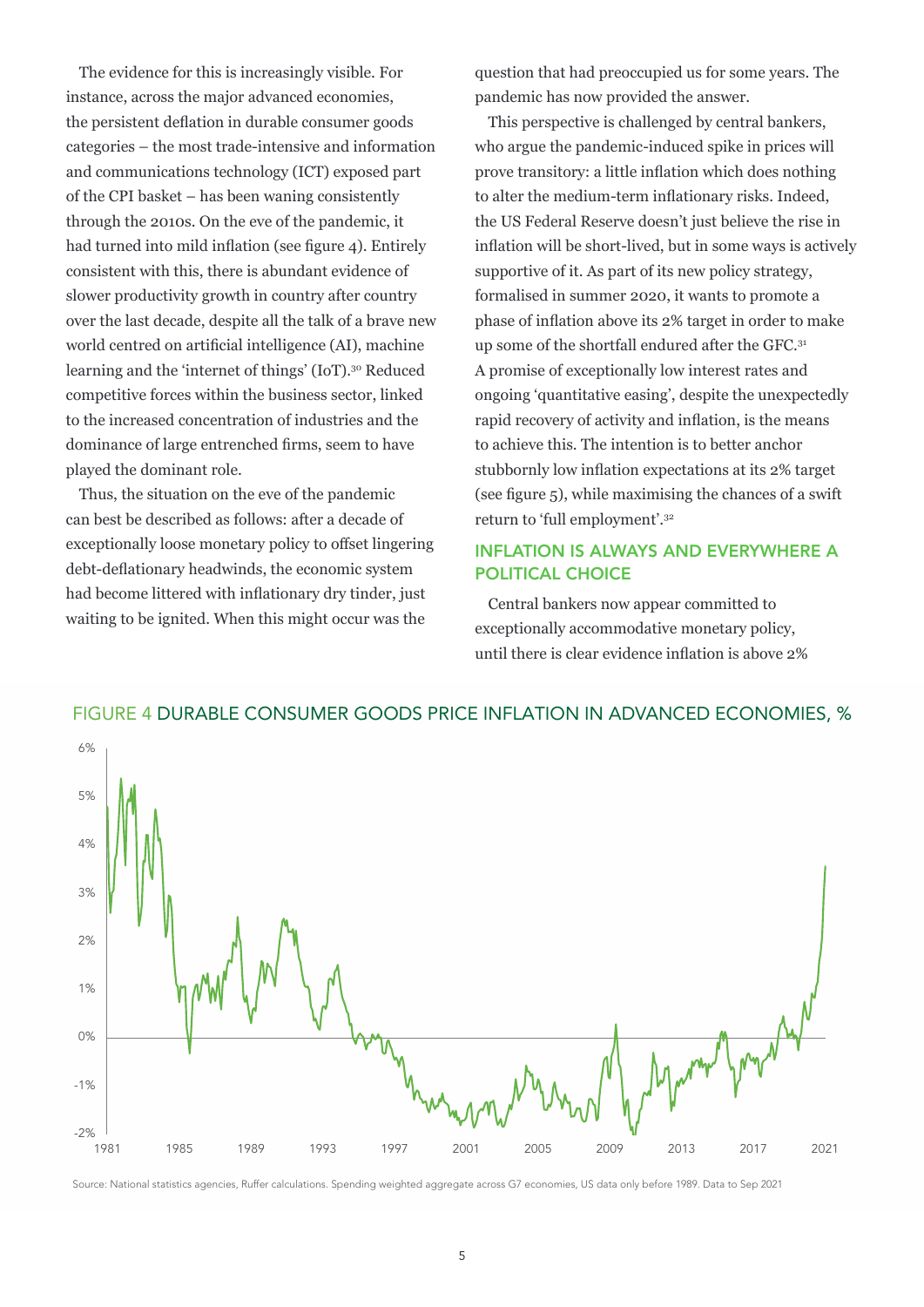#### FIGURE 5 FEDERAL RESERVE BOARD'S INDEX OF COMMON INFLATION EXPECTATIONS, %



Estimated using a dynamic factor model, 21 data series, model output projected onto the 10 year ahead PCE average forecast from the Survey of Professional Forecasters

and poised to overshoot that target for some time.<sup>33</sup> Gone is the notion of 'long and variable lags' – the idea that policymakers should pre-empt any rise in inflation, by normalising monetary policy well before 'full employment' has been reached.34 Whatever the desirability of this strategy in other environments, it seems highly inappropriate for that which lies before us. It is hard to disagree with Larry Summers, doyen of the liberal economics establishment, who recently remarked US economic policy "was the least responsible [it had been] in forty years".<sup>35</sup> The problem is unprecedented policy support to aggregate demand is meeting constrained aggregate supply, as the global economy gets rebooted. The dominant view is this imbalance will be short-lived, reflective of a temporary shift in patterns of spending, work and travel caused by the pandemic. As businesses fully reopen and the covid-19 virus becomes an endemic, but otherwise unremarkable, feature of society, economic life will return to normal. Bottlenecks and disruption will fade quickly, and with them, any upward pressure on inflation.<sup>36</sup> Consumers and firms will look through the current spike in inflation, leaving the world economy's

fundamentally disinflationary nature to become apparent once again.

The policymaking elite may ultimately be proved right. Indeed, there is almost certainly going to be a period in the middle of next year when inflation rates – the level of prices today compared with twelve months ago – fall back towards central bank targets. On the one hand, there will be sizeable 'base effects' due to the big moves in prices on a monthly basis through the second and third quarters this year; on the other, there are sound reasons to expect prices in sectors currently hit hard by bottlenecks to revert towards pre-covid norms.

This will be the moment of maximum danger for investors and policymakers who believe the disinflationary dynamics of recent decades remain entrenched. We are convinced this is not so. No one can be sure what patterns of spending, work, living arrangements and travel will emerge over the years ahead, but it looks increasingly likely the pandemic will permanently reshape the economic landscape.

The journey back towards this reshaped economy is already coinciding with a substantial jump in consumer prices (see figure 1). This is happening at a moment of reviving 'animal spirits', of rapidly improving job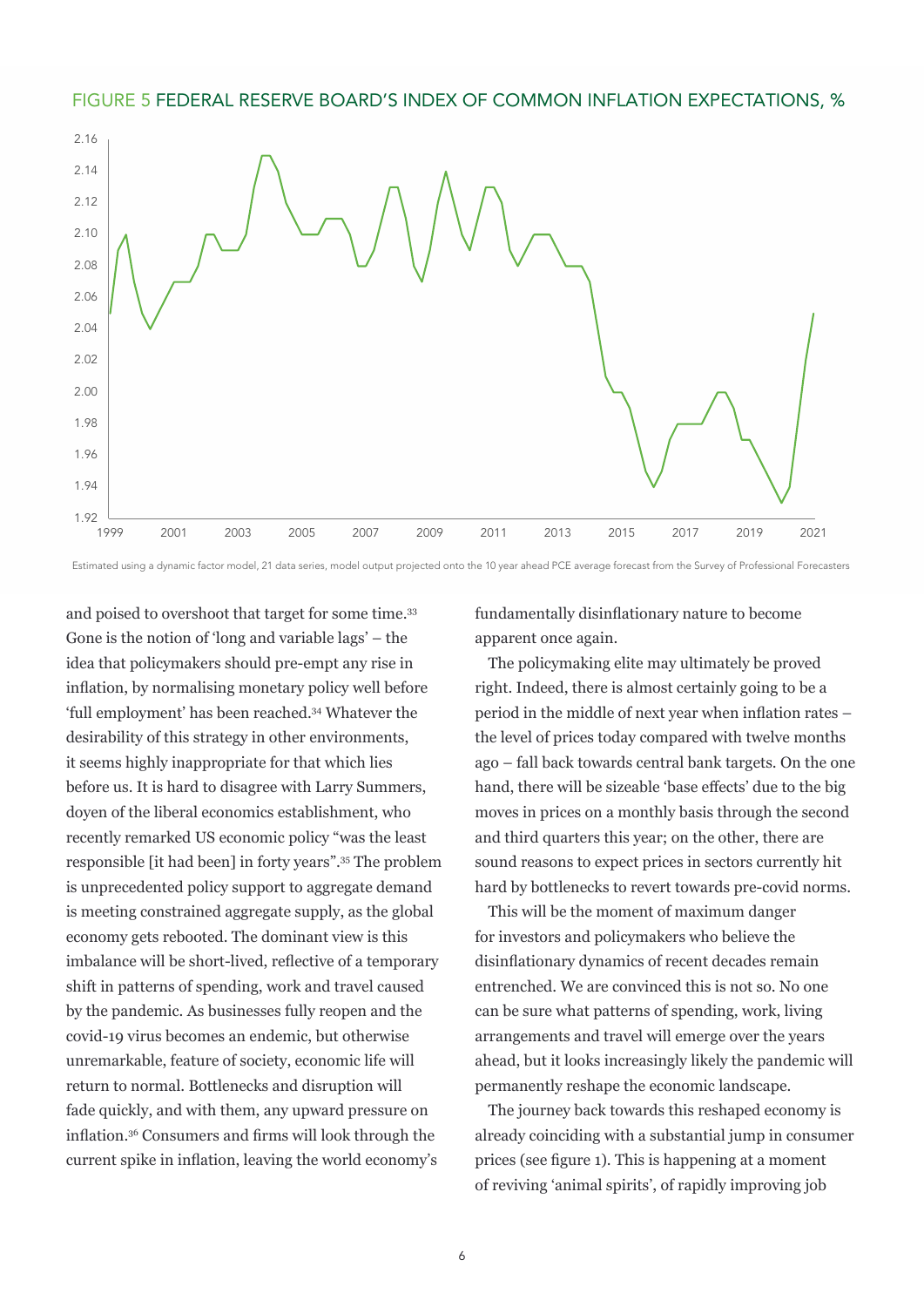prospects and of highly supportive developments in the credit system. The contrast with the last extreme spike in raw materials prices, and CPI inflation, back in 2008 could not be more obvious. Moreover, the inflationary reopening boom is taking place alongside a radical shift in what policymakers are prepared to do, driven, ultimately, by voters' changed attitudes to the State.<sup>37</sup> We do not pretend persistently higher and more volatile inflation is a certainty, but at no point in recent decades has our economic system been more primed to accommodate, and over time reinforce, a 'transitory' spike in cost pressures.

Milton Friedman argued "inflation is always and everywhere a monetary phenomenon", a dictum that has dominated the policy environment since Paul Volcker crushed inflation in the early 1980s.38 On one level, he was entirely right: sustained inflation cannot occur without the connivance of the monetary authorities, whose actions ultimately constrain the banking system and its ability to create 'money'. Monetary laxity is a necessary condition for price instability. Because central banks remain independent and committed to price stability, the argument goes, the current spike in inflation cannot be anything other than temporary.

In an important sense, however, Friedman's dictum has been misunderstood.39 At a more fundamental level in modern liberal democracies, inflation is always and everywhere a political choice.40 The monetary laxity that sustained inflation arises because it becomes the path of least resistance for the political elite in the face of voter disenchantment.41 The popular notion inflation is 'too much money chasing too few goods' is therefore incomplete; in practice, this dynamic becomes entrenched only when politics becomes focussed on how to split the existing pie more equitably. Simply put, inflation results when 'too many claimants chase too little income' and the political class chooses to accommodate, or is unable to resist, voters' populist instincts.

For now at least, central banks remain *de facto* independent of the political sphere. But this does not mean those in charge are blind to the political dynamics at work. By their own admission, central bankers have become more tolerant of above-target inflation over the last decade; that is the essence of the Fed's strategic

review. Is it so hard to believe if, or more likely when, central banks are forced to fight elevated inflationary pressures before 'Main Street' has made a full recovery, they choose the path of least political resistance?

Technocratic central bankers serve at the behest of elected representatives. They know how the political game is played and are skilled at it. The incentives to delay exit from their extraordinary stimulus programmes are overwhelming. Moreover, to the extent something unexpected tips the economy back into a downturn in the next few years, they will have little option but to support whatever political efforts are made to shield 'Main Street' from further economic harm. The door to monetary financing is ajar, if not wide open.

## HARDWIRED TO THE INEVITABILITY OF LOW INFLATION

For now, the investment world is focused on the somewhat banal debate about just how transitory the spike in inflation proves to be.

Will it take a few months or somewhat longer before inflation is back at its 2% target? This is the wrong question.

The real threat is a shift in the inflation regime, a transition of profound consequence for investors. The deflation machine bred dynamics within financial markets ideally suited to long-term investment performance: robust global growth, sustained declines in nominal and real interest rates; lower macroeconomic volatility; and a negative correlation between risky assets and government bonds, especially during market drawdowns (see figure 6). The death of inflation risk played a starring role, granting long-duration 'risk-free' debt the ideal hedging characteristics for portfolio diversification.

But stability breeds instability.<sup>42</sup> After more than a decade of interest rates close to 0% and the heavy footprint of central banks in government bond markets, the financial ecosystem has become wired to the inevitability of low inflation and depressed nominal interest rates. Asset volatility, historically a gauge of risk, has become an input into the process of portfolio construction. It is now as much a driver of risk appetite, as it is a measure of it, a classic example of Goodhart's law at work. The consequence is a financial system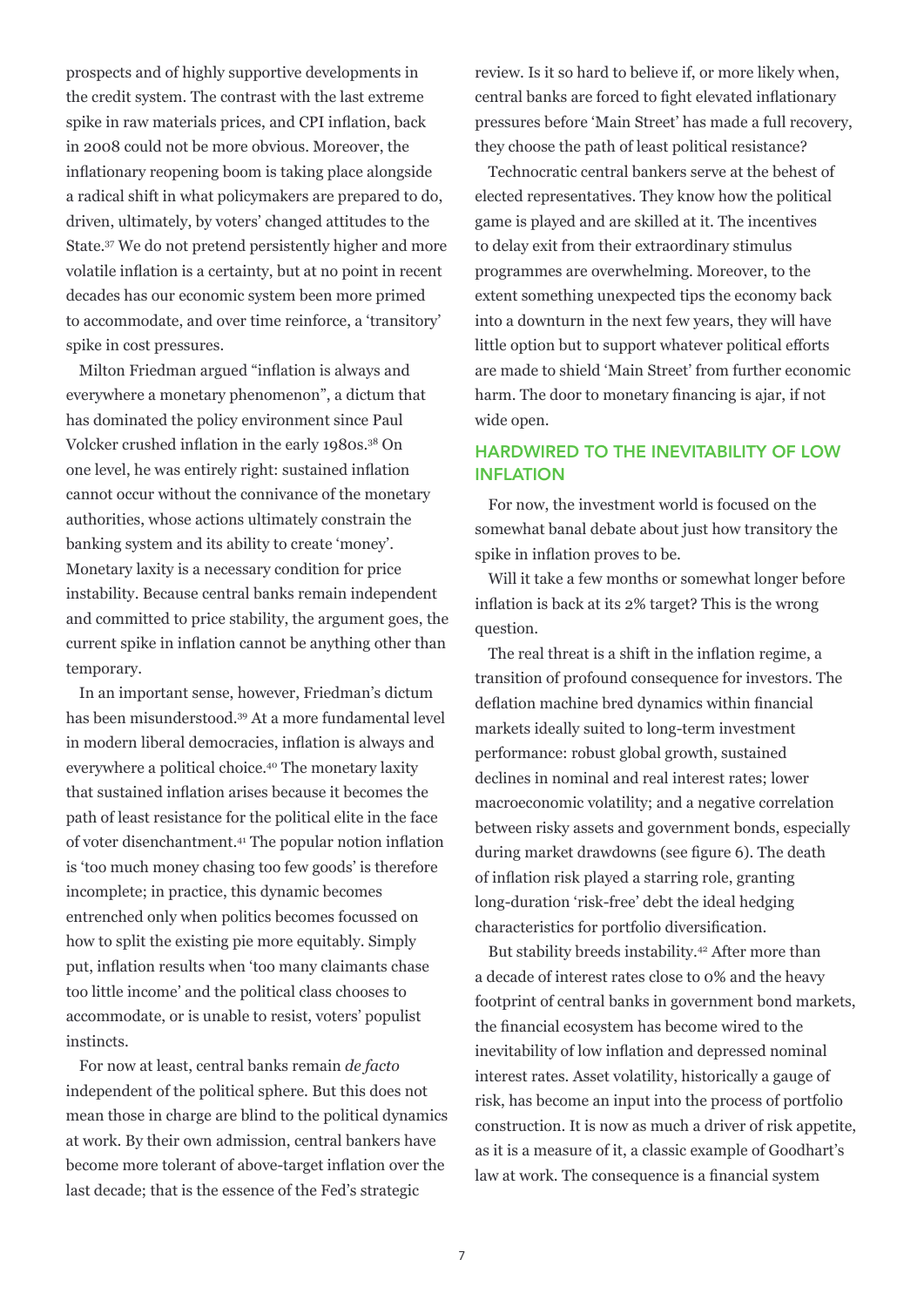#### FIGURE 6 CORRELATION BETWEEN US EQUITY AND UST BOND RETURNS



Source: Refinitiv, Ruffer calculations. Weekly data, rolling window of 26 weeks, data to November 2021

into which the absence of inflation risk has been hardwired.<sup>43</sup>

Yet, the re-emergence of inflation risk is the most likely consequence of the covid-19 pandemic, given the background economic and political environment when it struck. Central bankers are unprepared, they are still fighting the post-GFC war.<sup>44</sup> Likewise investors, still anchored to the narrative spun by policymakers and conditioned by their recency bias.

### RESET REQUIRED

Who knows exactly what the future may hold? Certainly, it seems rather odd, as many do, to consider only two future scenarios, one being the disinflationary status quo, the other a re-run of the 1970s. The OPEC oil embargo of 1973 was undoubtedly an extreme event with profound ramifications for the world economy. It

made the subsequent inflation surge far more powerful than it might have been, but the inflationary writing was already on the wall.<sup>45</sup>

Whatever stands before us, it will not be a re-run of the 1970s. The economic system is structurally very different.<sup>46</sup> And there is no reason to expect geopolitical shocks to rival either the collapse of the Bretton Woods system or the subsequent oil price spike.

But this should be no comfort for investors. Far more than was the case in the early 1970s, the financial system is anchored to the belief that inflation risk is dormant. Moreover, given how far nominal interest rates have fallen and how stretched asset valuations now appear, the dangers of a reset in market fundamentals to a regime of higher, more volatile inflation look that much greater.



Jamie Dannhauser Economist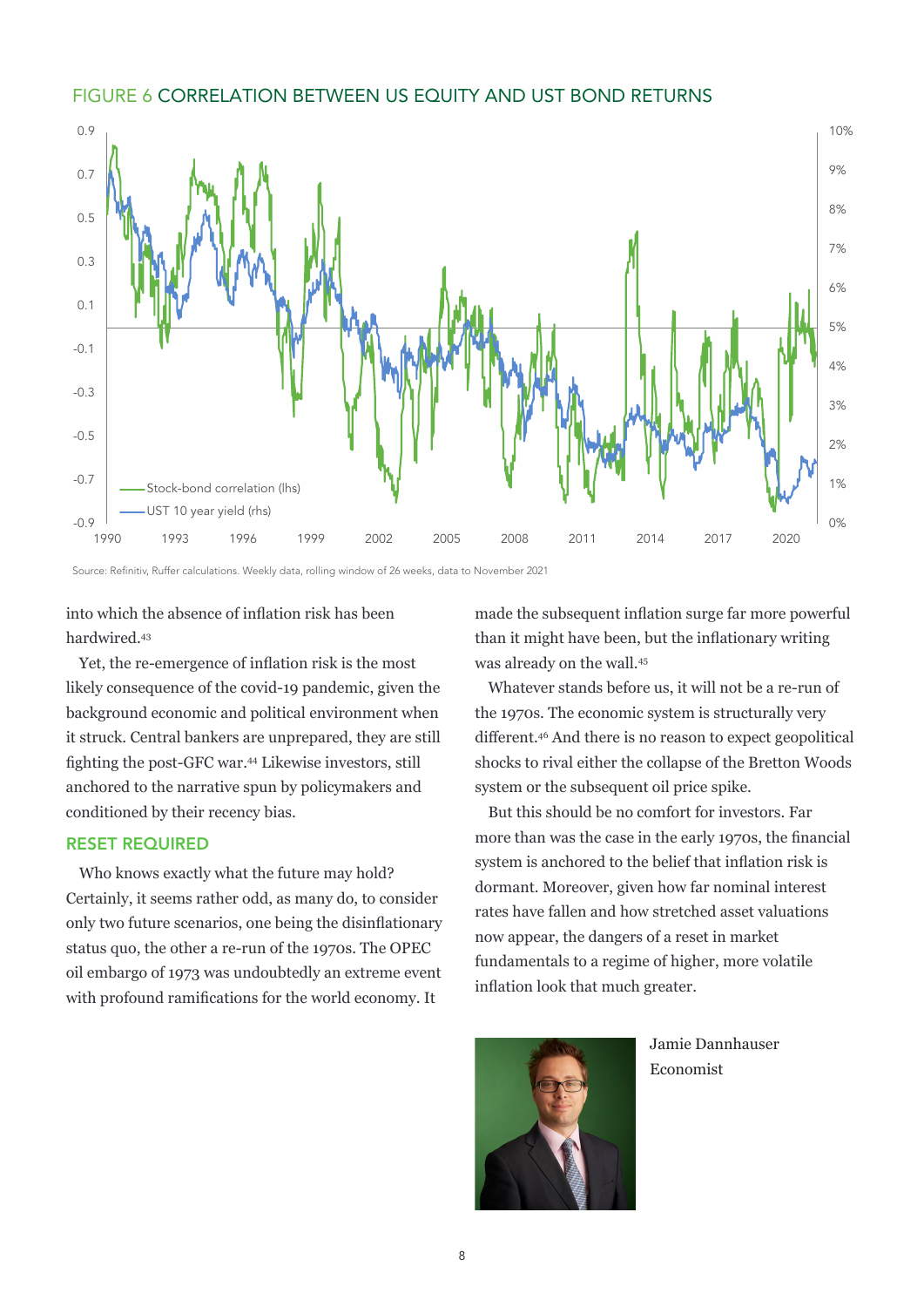#### ENDNOTES

- 1 The creation and evolution of this 'deflation machine' were discussed briefly in the author's [2021 Ruffer Review](https://www.ruffer.co.uk/-/media/ruffer-website/files/ruffer-review/2021/ruffer-review-2021.pdf)  [article.](https://www.ruffer.co.uk/-/media/ruffer-website/files/ruffer-review/2021/ruffer-review-2021.pdf) A more detailed discussion of the structural forces underpinning the three-decade phase of disinflation can be found in this Ruffer research note[, Globalisation and](https://www.ruffer.co.uk/-/media/ruffer-website/files/articles/2020-12-Globlisation-and-deflation-machine.pdf)  [the Deflation Machine](https://www.ruffer.co.uk/-/media/ruffer-website/files/articles/2020-12-Globlisation-and-deflation-machine.pdf)
- 2 No one could have quantified in advance the supply-chain disruption that has emerged in the pandemic's wake. But, qualitatively, material and pervasive supply-side constraints always seemed a likely consequence during any reopening phase, given earlier efforts to forcibly restrict economic activity and social mobility. That policymakers and forecasters failed to anticipate them is not entirely surprising, since modern macroeconomics is singularly ill-equipped to analyse the economic consequences of a pandemic. For it is predicated on the notion of rational, forward-looking representative firms and households. In short, one can focus solely on the behaviour of this representative firm or household as a proxy of the entire (normally-distributed) population of firms and households in the economy. For numerous reasons, this is an absurd assumption. Most importantly, the economy is, in practice, an astonishingly complex, evolutionary system, inhabited by highly heterogenous firms and households, distributed in a manner that looks nothing like the symmetric (bell-shaped) normal curve which underpins standard econometric tools. This system is highly path-dependent and displays dynamics – robust most of time, yet exceptionally fragile when critical nodes face economic or financial difficulty – that can never be replicated in a representative agent model. Little known academic work focussing on the economic effects of natural disasters is especially instructive. In particular, we would point interested readers towards research that emerged after the 2011 Japanese earthquake and tsunami. See, for instance, Carvalho et al. (2020), 'Supply chain disruptions: Evidence from the Great East Japan Earthquake'. Baqaee (2019), 'Cascading failures in production networks' or Cesa-Bianchi & Ferrero (2021), 'The transmission of Keynesian supply shocks' are notable theoretical works in this field.
- 3 US data from the Bureau of Economic Analysis that tracks real (ie price-adjusted) personal consumption expenditures, for instance, suggests that even 18 months into the pandemic the volume of spending on 'goods' remains dramatically higher (8%) than the implied pre-covid trend, while an equally sizeable shortfall (5%) in spending on services is apparent. A comparison of trends in spending on 'goods' versus 'services' after all previous post-WWII recessions also reveals the unique nature of the downturn and recovery triggered by the covid-19 pandemic.
- 4 Most obviously, the accelerated shift in 'goods' spending towards online sellers and away from bricks-and-mortar stores.
- 5 See, for instance, Bloom & Ramani (2021), 'The donut effect of covid-19 on cities'. While most media attention is focussed on bottlenecks in the semiconductor and shipping industries, we would argue that the most profound impact of the pandemic will be on changing regional patterns of demand and activity, linked to a persistent, if not permanent, shift in the nature of office work. As Nicholas Bloom and his co-author highlight, migration flows from high-density city centres to lower-density suburbs have been dramatic (in the US data they uncover, at least). It seems likely that some of these flows will reverse, as the pandemic subsides. But to the extent that full-time office work will no longer be the norm, this 'donut effect' on cities will be long-lasting, fundamentally altering where consumer spending takes place within national borders – and by implication the necessary location of commercial real estate, logistics infrastructure and workers.
- 6 Of these, we would stress the central role of political and social forces rather than the economic trends which dominate financial market commentary and analysis. Thematically, we remain convinced of the dominant role that the former play in shaping the dynamics of the economic and financial system – that is, how the economy adjusts to and propagates the random shocks that strike it. Critically, these political and social forces shape over time both the dominant intellectual paradigm and its close cousin, the policy regime, ie how, and with what tools, policymakers react to macroeconomic events. There is an extensive literature in the world of political science documenting these tectonic shifts in political and social life. The following have played an outsized role in shaping our thinking: Luce (2017), 'The retreat of Western Liberalism'; Goodwin & Eatwell (2018), 'National Populism: The Revolt Against Liberal Democracy'; Goodhart (2017), 'The Road to Somewhere: The New Tribes Shaping British Politics'; and Mair (2013), 'Ruling the Void: The Hollowing of Western Democracy'.
- 7 The [2019 Ruffer Review article](https://www.ruffer.co.uk/en/thinking/articles/the-ruffer-review/2019-01-behind-the-illusion-of-stability) by Henry Maxey, our CIO, outlines the changed nature of our financial ecosystem, the transference and mutation of embedded, hidden risk from banks (credit and funding risk) to asset managers (liquidity risk) and its prospective intolerance to a return of inflation risk.
- See, for instance, the global database of central banks' responses to the pandemic, [compiled by researchers at](http://www.bis.org/publ/work934.htm)  [the BIS](http://www.bis.org/publ/work934.htm)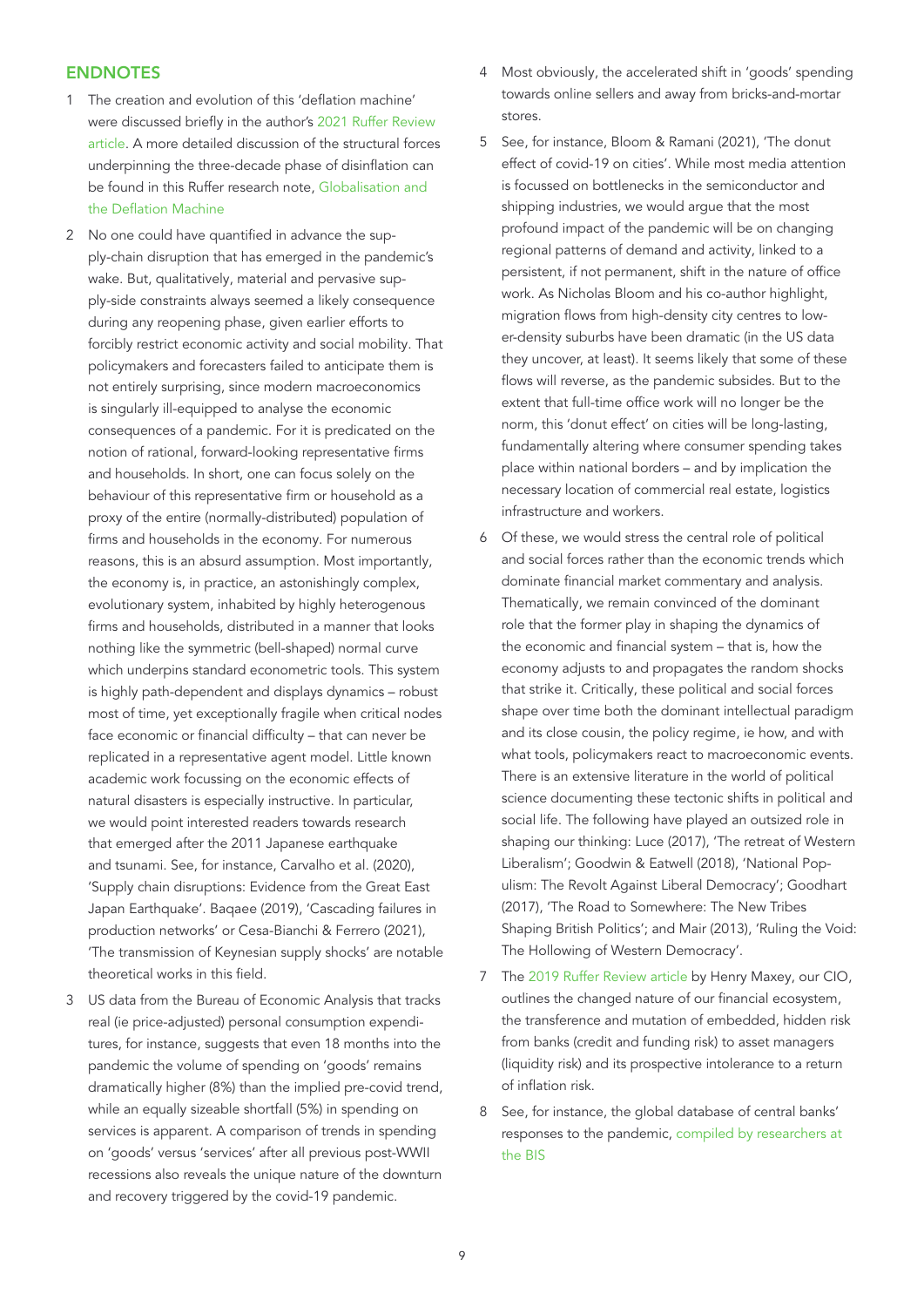- 9 The [IMF Fiscal Monitor Database](http://www.imf.org/en/Topics/imf-and-covid19/Fiscal-Policies-Database-in-Response-to-covid-19) has collated and aggregated fiscal measures in response to the covid-19 recession across a huge range of countries
- 10 Less cross-country analysis has been done in this area. For research on government support to the banking sector through the pandemic, see Casanova et al. (2021), 'covid-19 policy measures to support the banking lending', [BIS Quarterly Review September 2021.](https://www.bis.org/publ/qtrpdf/r_qt2109d.htm) For analysis of the regulatory support to protect household and small business borrowers in the US, see Cherry et al. (2021), 'Government and household debt relief during covid-19', [Brookings Papers on Economic Activity, Fall 2021](https://www.brookings.edu/wp-content/uploads/2021/09/Government-and-Private-Household-Debt-Relief-_Conf-Draft2.pdf)
- 11 This judgement is critical to our global macroeconomic outlook. We do not assume that the fiscal support required to manage the covid-related emergency will be maintained indefinitely; far from it, in fact. As is already clear, emergency support mechanisms will be dialled back once the virus becomes endemic. But we do judge that no major economy will return to the policy approach pursued after the GFC – of persistent, structural fiscal tightening, a policy, one might add, which was politically successful in a number of economies. Indeed, we expect fiscal policy to become the marginal policy instrument in the years ahead, flexing aggressively and quickly if the post-covid recovery starts to fade.
- 12 In recent years, an extensive literature has emerged stressing the contingent nature of the economy's response to fiscal policy. In particular, the 'fiscal multiplier' has been shown to depend particularly on the state of the business cycle (the multiplier is lower when growth/ output is weak), the health of the financial system (the multiplier is lower when the credit cycle is more extended or financial conditions are tight) and the direction of the fiscal intervention (the multiplier is lower for fiscal expansions than it is for contractions). Relevant papers are: Cohen-Setton et al. (2019), 'Aggregate effects of budget stimulus: evidence from the large fiscal expansions database', [Peterson Institute for International Economics](https://www.piie.com/publications/working-papers/aggregate-effects-budget-stimulus-evidence-large-fiscal-expansions)  [Working Paper No. 19-12](https://www.piie.com/publications/working-papers/aggregate-effects-budget-stimulus-evidence-large-fiscal-expansions)); Borsi (2016), 'Fiscal multipliers across the credit cycle', [Banco de España Working Paper](https://www.bde.es/f/webbde/SES/Secciones/Publicaciones/PublicacionesSeriadas/DocumentosTrabajo/16/Fich/dt1618e.pdf)  [No. 1618;](https://www.bde.es/f/webbde/SES/Secciones/Publicaciones/PublicacionesSeriadas/DocumentosTrabajo/16/Fich/dt1618e.pdf) and Barnichon et al. (2021), 'Understanding the size of the government spending multiplier: it's in the sign', [Federal Reserve Bank of San Francisco](https://www.frbsf.org/economic-research/publications/working-papers/2021/01/)  [Working Paper No. 2021-01.](https://www.frbsf.org/economic-research/publications/working-papers/2021/01/) Given the conditions after the GFC – depressed aggregate demand and plentiful spare capacity, tight financial conditions and pervasive fiscal contractions – it is little wonder that the economy recovery proved to be so sluggish despite the enormous and long-lasting support from monetary policy.
- 13 The [Basel III monitoring report,](https://www.bis.org/bcbs/publ/d524.htm) published by the Basel Committee on Banking Supervision, provides a good summary of the marked improvement in the structure of

bank balance sheets over the last decade. For historic data covering individual banking systems, [this dataset](https://www.newyorkfed.org/research/banking_research/quarterly_trends)  [from the NY Fed](https://www.newyorkfed.org/research/banking_research/quarterly_trends) is the most comprehensive source for the US. For the UK, visit the Bank of England's [Financial](http://www.bankofengland.co.uk/financial-stability)  [Stability webpage](http://www.bankofengland.co.uk/financial-stability)

- 14 [This speech by Jerome Powell](http://www.federalreserve.gov/newsevents/speech/powell20210827a.htm) from August 2021 exemplifies the consensus view on the FOMC. For a very similar perspective from Isabel Schnabel, a member of the ECB's executive board, see [this speech from October](http://www.ecb.europa.eu/press/key/date/2021/html/ecb.sp211007~ab617e7d60.en.html)  [2021](http://www.ecb.europa.eu/press/key/date/2021/html/ecb.sp211007~ab617e7d60.en.html)
- 15 See, for instance, Brynjolfsson & Mcafee (2014), 'The second machine age: work, progress and prosperity in a time of brilliant technologies'; or Azhar (2021), 'Exponential: how accelerating technology is leaving us behind and what to do about it'.
- 16 Bresnahan & Trajtenberg (1992), 'General purpose technologies: engines of growth?', NBER Working Paper No. 4148, is a widely-referenced paper looking back at the steam and electricity revolutions from an economic standpoint. See Liao et al. (2020), 'ICT as a general purpose technology: the productivity of ICT in the United States revisited' [\(available here](https://repository.lboro.ac.uk/articles/journal_contribution/ICT_as_a_general-purpose_technology_The_productivity_of_ICT_in_the_United_States_revisited/9503273)) or van Ark (2016), 'The productivity paradox of the new digital economy' [\(available here](http://www.csls.ca/ipm/31/vanark.pdf)) for the evidence that ICT and digital technologies will drive a new phase of GPT-led growth.
- 17 Plenty has been written about the extended gap between the invention and discovery of electricity (in the 1860s) and the productivity-enhancing diffusion of related technologies throughout the business sector (in the 1920s-30s). See, for instance, Petralia (2017), '[Unravelling](https://www.regionalstudies.org/wp-content/uploads/2018/07/Petralia_Draft.pdf)  [the trail of a GPT: the case of electrical and electronic](https://www.regionalstudies.org/wp-content/uploads/2018/07/Petralia_Draft.pdf)  [technologies from 1860 to 1930](https://www.regionalstudies.org/wp-content/uploads/2018/07/Petralia_Draft.pdf)'
- 18 There is now an extensive body of research highlighting the increasing gap along a number of dimensions between so-called 'superstar' firms at the technological frontier and the long (and growing) tail of 'laggard' firms. Andrews et al. (2019), 'The best versus the rest: divergence across firms during the global productivity slowdown', [CEP Discussion Paper No. 1645](https://cep.lse.ac.uk/pubs/download/dp1645.pdf), has been an especially important contribution. Why we have witnessed this growing gap between the frontier and the rest is unclear, although the specific characteristics of ICT and digital technologies – not least their intangible nature – likely play an important role. Recently published research hints at an alternative and intriguing possibility, namely that monetary excess and the ratcheting down of interest rates have exaggerated any technological drivers of the 'superstar' phenomenon. See Liu, Mian & Sufi (2021), 'Falling rates and rising superstars', [NBER](https://scholar.princeton.edu/sites/default/files/atif/files/klms_assetpricing_2021_oct4_0.pdf)  [Working Paper No. 29368](https://scholar.princeton.edu/sites/default/files/atif/files/klms_assetpricing_2021_oct4_0.pdf)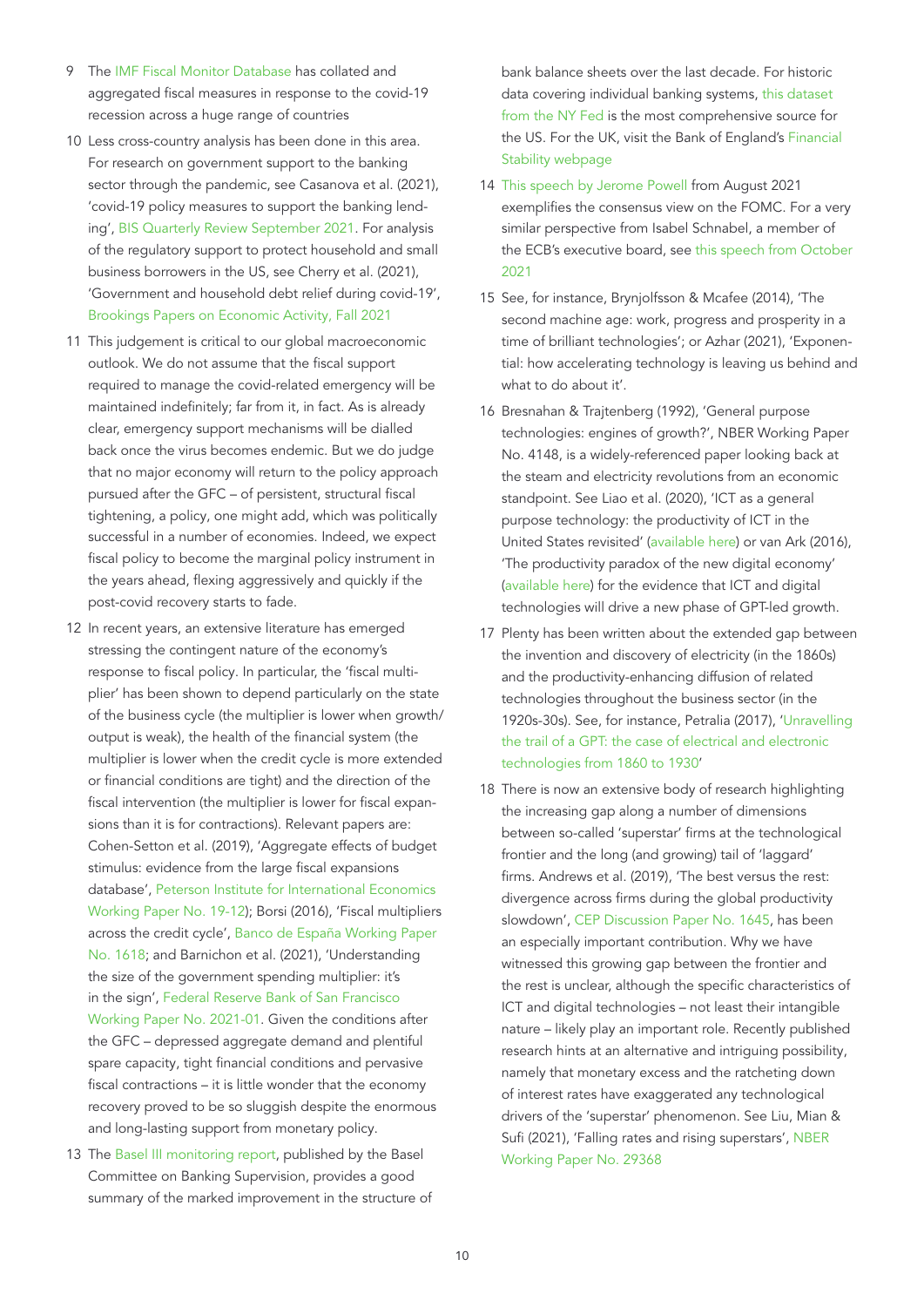- 19 This is one of the main conclusions of Carlota Perez's engrossing 2002 book, 'Technological revolutions and financial capital: The dynamics of bubbles and golden ages'. Despite being written 20 years ago, its characterisation of 'technological surges' as occurring in two distinct phases, an 'installation' phase (of rapid innovation, high but unequally distributed returns on capital and political turmoil) and a 'deployment' phase (of rapid diffusion and application of productivity-enhancing technologies, broad-based gains in living standards and calmer political waters) remains exceptionally relevant when trying to understand today's disruptive digital technologies.
- 20 See, for instance, Andrews et al. (2016), 'The global productivity slowdown, technology divergence and public policy: a firm-level perspective', [Hutchins Centre Working](https://www.brookings.edu/wp-content/uploads/2016/09/wp24_andrews-et-al_final.pdf)  [Paper No. 24](https://www.brookings.edu/wp-content/uploads/2016/09/wp24_andrews-et-al_final.pdf)
- 21 There are at least two critical differences in the political and policy regime between the current ICT-led growth phase and earlier technological revolutions. Both would suggest an increased likelihood of economic and political volatility during the 'adoption' phase of this GPT. First, today's economic system is underpinned by a fiat money system, in which it is ultimately only the credibility of the central bank, and at one remove the coercive powers of government, that anchor inflation. Before the First World War, by contrast, national currencies were anchored to gold via Keynes' 'barbarous relic', the Gold Standard; post-WWII, the Bretton Woods system was the foundation of global finance. Whatever the flaws of these systems, they did provide a more robust anchor to the price level than that afforded by the fiat money system. Second, during previous revolutions, the voter franchise was highly restricted along gender and class lines, whereas today we have mass voter participation. Historically, political power was concentrated in the hands of capital owners, the class most likely to benefit during the 'discovery' and 'adoption' phases of previous revolutions. The losers, workers whose jobs were destroyed as new electrical technologies upended existing business practice, could mount little political resistance. Today, by contrast, the 'citizens of somewhere' can exert far greater influence on the political process to resist the rise of superstar companies and the concentrations of wealth they create.
- 22 See Grigoli et al. (2019), 'A cohort-based analysis of labour force participation for advanced economies', [IMF](https://www.imf.org/-/media/Files/Publications/WP/2018/wp18120.ashx)  [Working Paper No. 18/120](https://www.imf.org/-/media/Files/Publications/WP/2018/wp18120.ashx)
- 23 See Juselius & Takats (2018), 'The enduring link between demography and inflation', [BIS Working Paper No. 722](https://www.bis.org/publ/work722.pdf). The authors not only document the dramatic shift in demographic structures across the major economies over the last century but also uncover a clear link between these shifts and underlying inflationary trends. While the

mechanism remains unclear, there appears to be a strong (low frequency) negative association between the size of the (high-saving) prime-age working population relative to the (low saving) dependent population and inflation.

- 24 This is the central point in Charles Goodhart and Manoj Pradhan's recent book, 'The great demographic reversal: ageing societies, waning inequality and an inflation revival'.
- 25 In the geopolitical sphere, the acceptance and active promotion of 'strategic co-operation' by the US political and business elite in relation to China is also highly relevant. Beguiled by Fukuyama's (misunderstood) notion of the 'End of History', US Administrations of both the Left and the Right pursued a policy of engagement with China. The country was welcomed into the global rules-based economic system in the hope that it would encourage Beijing to become a responsible stakeholder in the US-led multilateral world order. John J. Mearsheimer's recent illuminating article in Foreign Affairs, ['The inevitable rivalry:](https://www.foreignaffairs.com/articles/china/2021-10-19/inevitable-rivalry-cold-war)  [America, China and the tragedy of great-power politics](https://www.foreignaffairs.com/articles/china/2021-10-19/inevitable-rivalry-cold-war)', makes this point clearly. Even more pertinent, the article stresses the inevitability of the shift to 'strategic rivalry' that would follow, and has followed, from these decisions.
- 26 See, for instance, Bloom et al. (2019), ['The impact of](https://nbloom.people.stanford.edu/sites/g/files/sbiybj4746/f/bhkl_posted_draft.pdf)  [Chinese trade on US employment:](https://nbloom.people.stanford.edu/sites/g/files/sbiybj4746/f/bhkl_posted_draft.pdf) the good, the bad and the debatable'. As is true of similar research, the authors find limited evidence that Chinese import penetration into the US economy negatively impacted overall employment. However, there is clearer evidence of damage to jobs in manufacturing and lower-skilled occupations, as well as a critical regional dimension, with jobs shifting from US industrial heartlands towards the more service-orientated coastal cities. These dynamics are suggestive of a causal effect of globalisation and China's economic rise on domestic US political trends.
- 27 Borio (2014), 'The international monetary and financial system: its Achilles heel and what to do about it', [BIS](https://www.bis.org/publ/work456.htm)  [Working Paper No. 456,](https://www.bis.org/publ/work456.htm) provides the most complete and coherent diagnosis of the credit boom/bust phase during the 2000s.
- 28 See the references in footnote 6.
- 29 While this view remains contentious within the economics profession, in other disciplines there is much greater sympathy for the idea that the roots of the 1970s inflation lay in the political and social forces at work. We share that interpretation of the 'stagflationary' environment – or at least take the view that one cannot fully understand why the monetary excesses of the 1970s were allowed to persist without first comprehending the political economy pressures of the day. Goldthorpe & Hirsch (eds) (1978), 'The political economy of inflation', and in particular the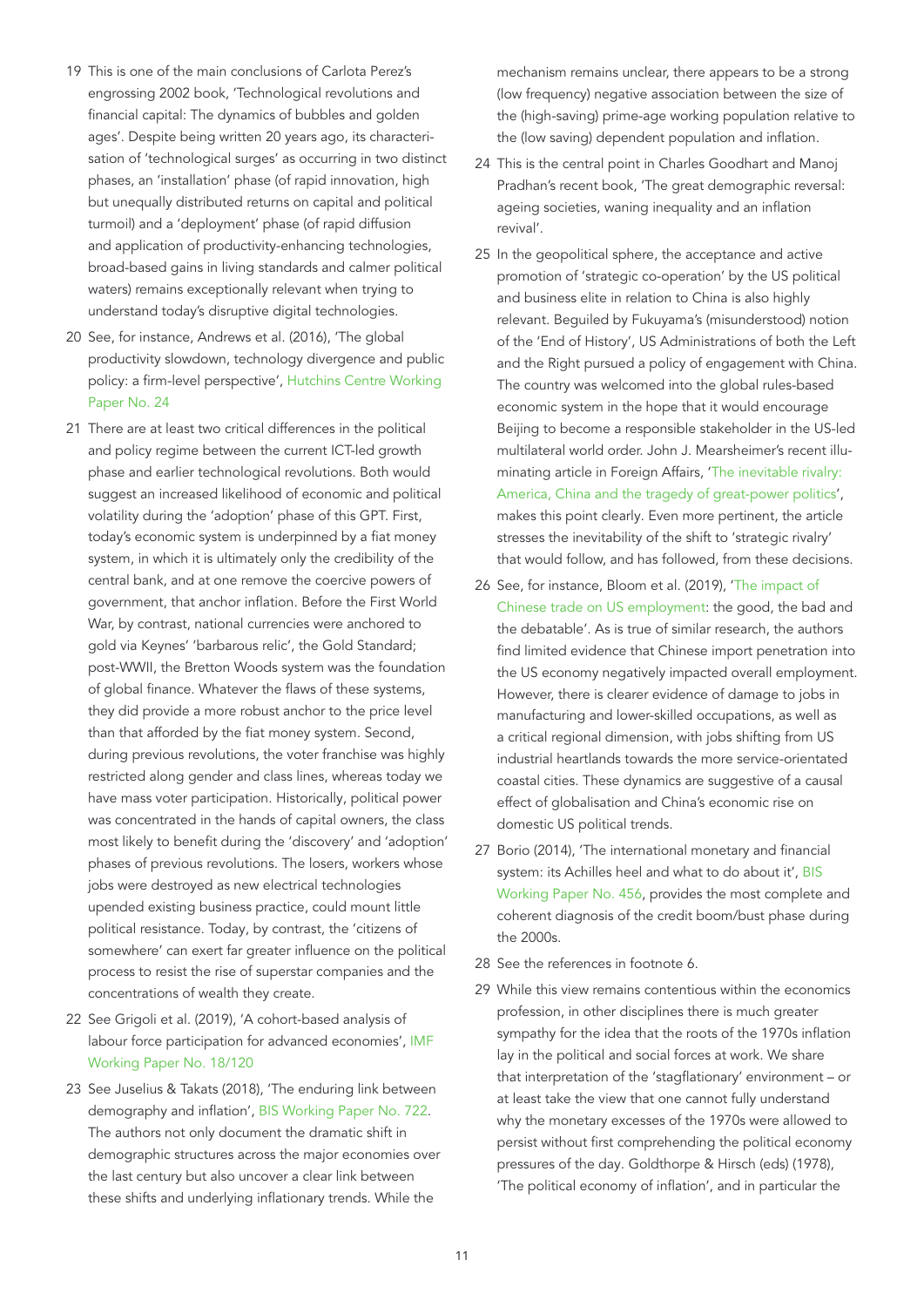chapter written by Fred Hirsch, entitled 'The ideological underlay of inflation', is especially illuminating in this regard.

- 30 See, for instance, Cette et al. (2020), 'Growth factors in developed countries: a 1960-2019 growth accounting decomposition', [Banque de France Working Paper No.](https://www.banque-france.fr/sites/default/files/medias/documents/wp783_0.pdf)  [783.](https://www.banque-france.fr/sites/default/files/medias/documents/wp783_0.pdf) Looking at productivity trends across 30 countries since 1960, the authors uncover clear evidence of a broad-based and long-lasting decline in growth of output per worker, with reduced non-ICT capital deepening and slower 'total factor productivity' growth being the dominant reasons for the decline.
- 31 The formal document outlining the FOMC's [reformulated](https://www.federalreserve.gov/monetarypolicy/review-of-monetary-policy-strategy-tools-and-communications-statement-on-longer-run-goals-monetary-policy-strategy.htm)  [longer-run goals and monetary policy strategy](https://www.federalreserve.gov/monetarypolicy/review-of-monetary-policy-strategy-tools-and-communications-statement-on-longer-run-goals-monetary-policy-strategy.htm). Alongside this document, the FOMC released a plethora of analytical papers authored by Federal Reserve staffers that provide the intellectual foundation of this new policy strategy.
- 32 While the FOMC has gone further than other central banks in formalising a new policy strategy, in which goals other than price stability are given increased weight in the 'reaction function', there is no doubt that other central banks have implicitly shifted towards the Fed's position. The ECB's recent [Strategy Review](https://www.ecb.europa.eu/home/search/review/html/index.en.html) suggests it is sympathetic towards the intellectual paradigm that underpins the Fed's 'flexible average inflation targeting' framework.
- 33 In recent weeks, short-term interest rate markets have started to price in lift-off for policy interest rates from their lower bound. Other things being equal, this would suggest a tightening of financial conditions. But it is striking that forward interest rates beyond the next year or so have barely moved and in some cases have declined. Financial markets may sense a somewhat less accommodative monetary stance over the next year but all told investors expect that nominal risk-free interest rates will remain exceptionally low relative to history for years to come.
- 34 The phrase was made famous by Milton Friedman in his 1961 Journal of Political Economy article, 'The lag effect in monetary policy'.
- 35 He made these remarks in a [Bloomberg TV interview](https://www.bloomberg.com/news/videos/2021-03-19/seeing-the-least-responsible-macroeconomic-policy-in-40-years-summers-video) on 19 March 2021
- 36 We are unconvinced by such arguments for two fundamental reasons. First, neither individuals in relation to their working lives, nor businesses in relation to their supply chains and end-customers, can know what patterns of spending will ultimately emerge over the medium to long-run, as the pandemic fades. To what extent will the changes that occurred during the pandemic persist after it recedes into the background? This uncertainty about future demand and the counterpart allocation of resources suggests there are no inherent forces within the economic system that should return it to its previous equilibrium,

as policymakers assert should happen quickly. Second, even if there was no uncertainty about future patterns of demand, the astonishing complexity of modern supply-chains and financial networks means that it could take a long time for economic agents and providers of finance across the global economic network to co-ordinate their behaviour such that the system is returned to its pre-covid state. Given how depleted inventories appear in parts of the global goods network, this co-ordination problem is highly relevant for thinking about the nature of the post-covid recovery, in particular the balance between real growth and inflation.

- 37 Janen Ganesh, the FT's US political commentator, put it best in his [2 March 2021 article,](https://www.ft.com/content/ffb8988f-ac8c-49e6-8e2a-c8f75294d07b) writing: 'the coronavirus pandemic has become a rout of national stereotypes…Of all the surprises, though, it is the US thirst for government that is most confounding.'
- 38 See Friedman (1970), 'The counter-revolution in monetary theory', IEA Occasional Paper No. 33.
- 39 Milton Friedman himself made this point on many occasions, arguing quite categorically that while monetary excess was a necessary condition for sustained inflation, it was not a sufficient condition. He stressed that rampant inflation, while made possible by excessively rapid monetary growth, was intricately linked to political and social forces that permitted and encouraged such policy mistakes. [This speech](https://www.freetochoosenetwork.org/ideachannel/ic_program.php?itemId=110), delivered at the University of San Diego in 1978, makes plain Friedman's view on the subject.
- 40 Economists tend to be dismissive of political and social explanations of inflation and other macroeconomic phenomena. But the functioning and dynamics of the economic system are surely intertwined with the background political environment. One wonders, therefore, whether the shift from elite-dominated to full participatory democracy during the 20th century fundamentally altered the way economies operated, in particular whether this shift made possible the pernicious, sustained inflation of the 1970s.
- 41 This would suggest an important point of departure from the 1970s. Whatever the structural features were that allowed inflation to get out of control 50 years ago, inequality of economic and political power was not one of them. Indeed, economic inequality, whether measured by incomes or wealth, reached historic lows during the 1970s. The contrast with today could not be more stark. Economic inequality is at multi-decade highs across the West. And throughout the political landscape, the issues of sovereignty and excessive elite power are dominant concerns.